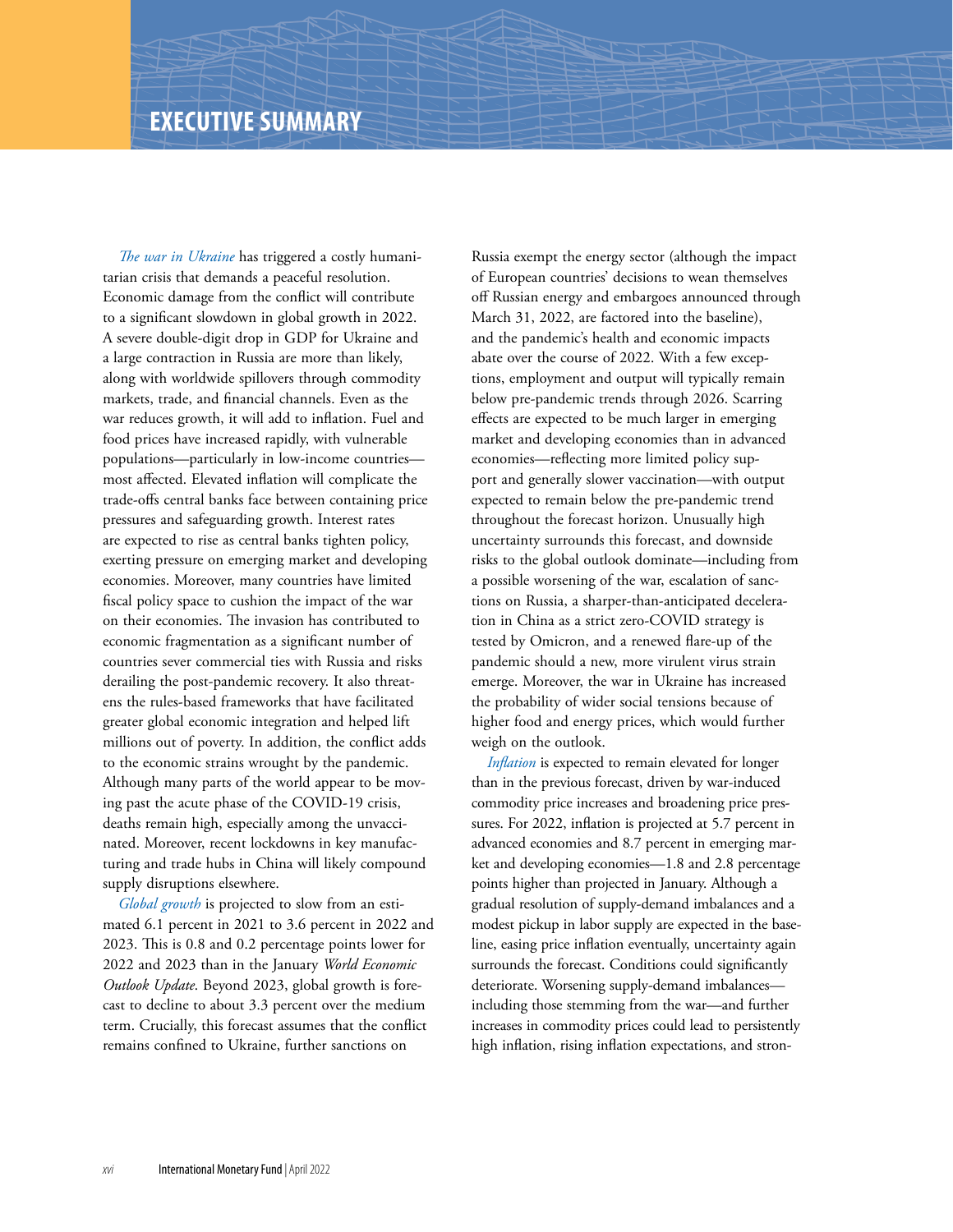ger wage growth. If signs emerge that inflation will be high over the medium term, central banks will be forced to react faster than currently anticipated—raising interest rates and exposing debt vulnerabilities, particularly in emerging markets.

## *The war in Ukraine has exacerbated two difficult policy trade-offs: between tackling inflation and safeguarding the recovery; and between supporting the vulnerable and rebuilding fiscal buffers.*

- *Tackling inflation:* Although the drivers of inflation are in many cases beyond the control of central banks (the war, sanctions, the pandemic, supply chain disruptions), price pressures are increasingly broad-based. The transmission of the war shock will vary across countries, depending on trade and financial linkages, exposure to commodity price increases, and the strength of the preexisting inflation surge. The appropriate monetary policy response will therefore differ across economies. In some places, including the United States, inflationary pressure had strengthened considerably and become more broad-based even before the Russian invasion of Ukraine—buoyed by strong policy support. In other countries, the prominence of fuel- and war-affected commodities in local consumption baskets could lead to broader and more persistent price pressures. In both cases, tighter monetary policy will be appropriate to check the cycle of higher prices driving up wages and inflation expectations, and wages and inflation expectations driving up prices. In countries where the harmful effects from the war are larger, the trade-off between safeguarding growth and containing inflation will be more challenging. Central banks should remain vigilant to the impact of price pressures on inflation expectations and continue to communicate clearly on the outlook for inflation and monetary policy. A well-telegraphed, datadependent approach to adjusting forward guidance on the monetary stance—including the unwinding of record-high central bank balance sheets and the path for policy rates—is the key to maintaining the credibility of policy frameworks.
- *Fiscal policy amid rising interest rates and a cost-ofliving squeeze:* Fiscal policies should depend on exposure to the war, the state of the pandemic, and the strength of the recovery. Following a huge and necessary fiscal expansion in many countries during the pandemic, debt levels are at all-time highs and

governments are more exposed than ever to higher interest rates. The need for consolidation should not prevent governments from prioritizing spending with well-targeted support for the vulnerable—including refugees, those struggling because of commodity price spikes, and those affected by the pandemic. Where fiscal space permits and when monetary policy is constrained at the national level—for instance by the Effective Lower Bound or in a monetary union—broader fiscal support may be warranted, depending on the severity of the decline in aggregate demand. But this support should be deployed in ways that avoid exacerbating ongoing supply-demand imbalances and price pressures. Where fiscal space is more limited, governments will need to tread a difficult path between fiscal consolidation and prioritizing essential expenditures. Moreover, authorities should be vigilant regarding private sector vulnerabilities to rising interest rates, a topic explored in Chapter 2.

• *Preparing for tomorrow's economy:* Beyond the immediate challenges of the war and the pandemic, policymakers should not lose sight of longer-term goals. Pandemic disruptions have highlighted the productivity of novel ways of working. Governments should look to harness positive structural change wherever possible, embracing the digital transformation and retooling and reskilling workers to meet its challenges. Carbon pricing and fossil fuel subsidy reform can also help with the transition to a cleaner mode of production, less exposed to fossil fuel prices—more important than ever in light of the fallout of the war on the global energy market. The green energy transition will also entail labor market reallocation across occupations and sectors. Chapter 3 examines policies that can facilitate this labor market transformation.

*Multilateral efforts to respond to the humanitarian crisis, prevent further economic fragmentation, maintain global liquidity, manage debt distress, tackle climate change, and end the pandemic remain essential.* The adverse consequences from the current geopolitical conflict are a reminder of the importance of global cooperation. This extends from addressing the immediate needs of war refugees to the eventual great effort to rebuild Ukraine. As countries contend with higher volatility, spending pressures from humanitarian response needs, and tighter financial market conditions, the